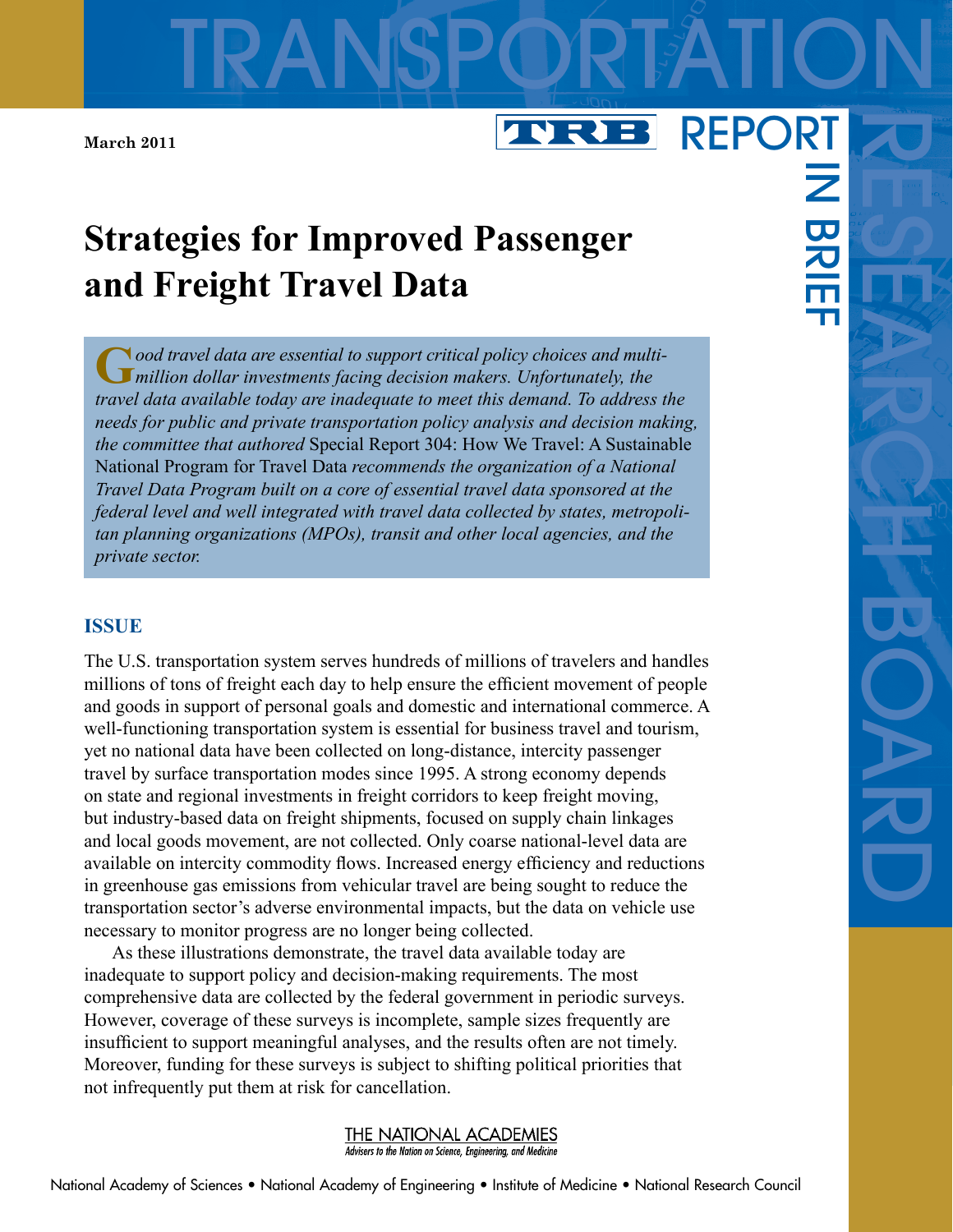# **STUDY SCOPE**

The Executive Committee of the Transportation Research Board (TRB) requested this study, with funding provided by TRB, the Research and Innovative Technology Administration (RITA) and the Federal Highway Administration of the U.S. Department of Transportation (USDOT), and the American Association of State Highway and Transportation Officials through the National Highway Cooperative Research Program. The expert committee formed by TRB and the Committee on National Statistics to conduct the study was charged with assessing the current state of travel data at the federal, state, and local levels and defining an achievable and sustainable travel data system that could support public and private transportation decision making. The primary goal was to develop a strategy for structuring, conducting, and funding the collection of critical travel data. The study is national in scope, recognizing that travel data are collected and used at multiple geographic levels and by multiple sectors. It covers all travel modes, with a focus on measuring the performance of the transportation system as a whole.

# **WHAT'S THE SOLUTION?**

To support the wise use of public resources for transportation, particularly in a time of slow growth and massive budget deficits, a National Travel Data Program should be organized and sustained, built on a core of essential travel data whose collection is sponsored at the federal level and well coordinated with travel data collected by states, MPOs, transit and other local agencies, and the private sector. To manage and track the development and implementation of the program, a multiyear plan should be designed to assure Congress, the USDOT's data partners, and constituents that the National Travel Data Program is moving ahead.

Logically, the responsibility for leading this effort must reside with the USDOT, despite its past failures to develop a comprehensive and effective travel data program, because these data are essential to its mission. The Secretary of

Transportation should assume a strong leadership role, with program design and coordination being carried out by RITA and its Bureau of Transportation Statistics (BTS), the federal statistical agency for transportation, which already has a data collection and coordination mandate. A National Travel Data Program Advisory Council, broadly representing major travel data constituencies, should be formed to provide strategic advice directly to the Secretary of Transportation. RITA, in collaboration with its data partners, should invest aggressively in research and testing of new methods for data collection, integration, management, and dissemination. These new methods should include continuous data collection and greater use of technology. The additional cost of collecting the data required is estimated to be in the range of \$9–\$14 million annually, and additional funds would be needed for BTS's coordination role. The next reauthorization of surface transportation legislation offers the opportunity to secure the necessary funding.

## **DETAILED FINDINGS AND RECOMMENDATIONS**

## *Concept of a National Travel Data Program*

Addressing critical policy and investment issues, particularly in today's highly constrained funding environment, requires a strategic, interlinked system of passenger and freight travel data. A strong federal role is the necessary foundation upon which to organize and combine travel data from numerous sources into a coherent national program that is well integrated in terms of data architecture (i.e., the framework and relational structure), timing, and methods of data collection and sharing.

# *Collaborations and Partnerships*

Developing the next generation of passenger and freight travel data surveys and data collection activities will require the active participation and sustained support of many data partners. Private sector data providers are necessarily key partners because they generate, aggregate, and disseminate data essential to transportation decisions. Thus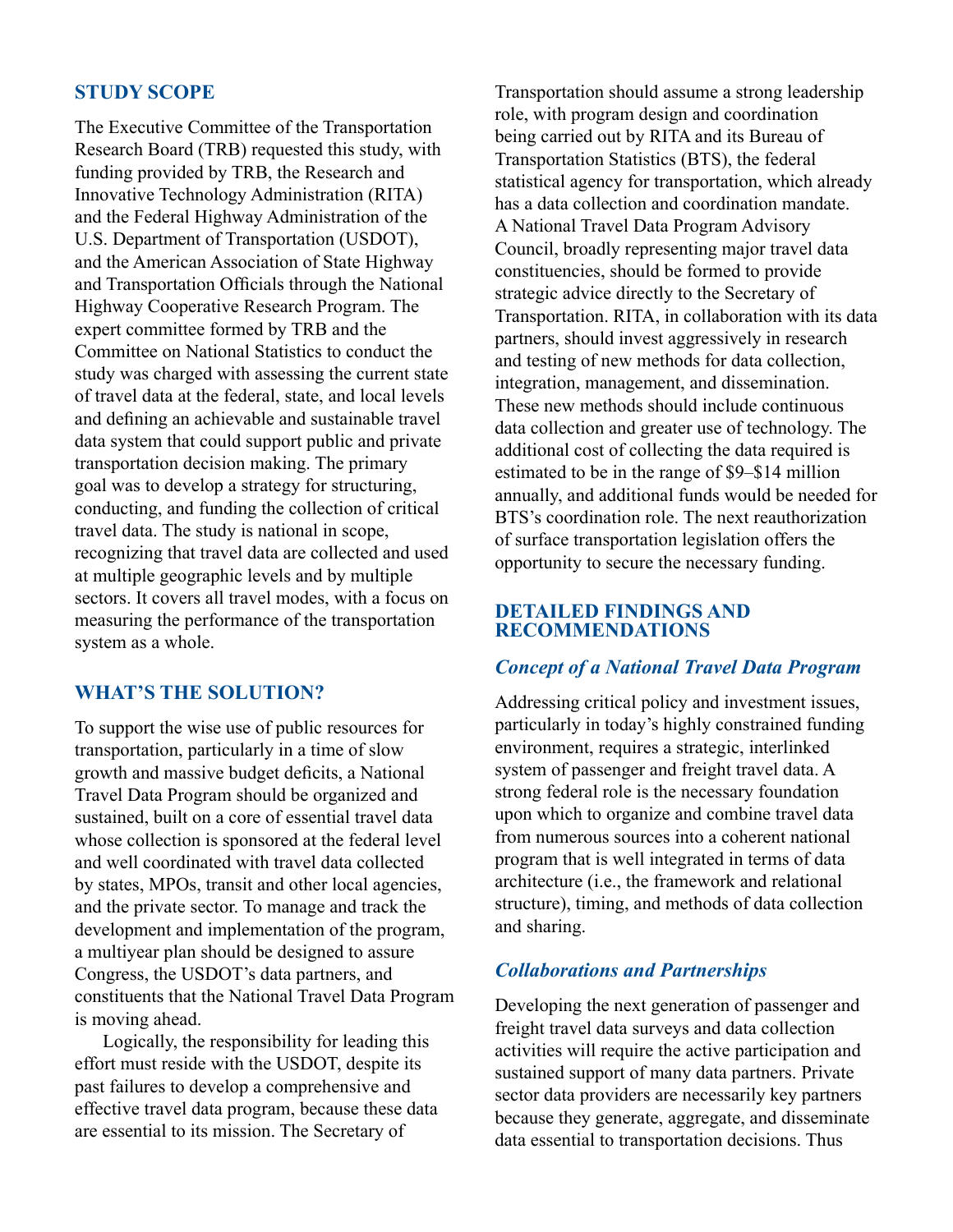they can and must play an important role in the development of a National Travel Data Program.

The USDOT should work cooperatively with public agencies at all governmental levels, private-sector data providers, and professional and nonprofit associations to organize and implement a National Travel Data Program. The proposed program would advance the current travel data collection system by employing more consistent data definitions, stronger quality controls, better integration of data sets, and more strategic use of privately collected data. A process for working collaboratively and on a continuing basis with states and MPOs is needed to develop more common formats so that state and regional travel data can be better integrated and aggregated across jurisdictions for analysis and decision making. Opportunities for partnering with the private sector to derive mutual benefits should be pursued so that private-sector data can be accessed and used while protecting proprietary interests and leveraging private-sector expertise in areas such as data collection, aggregation, display, and dissemination.

## *Organization and Leadership*

A successful National Travel Data Program that serves policy makers and planners will require the alignment of leadership, methods, funding, and understanding of market requirements. The USDOT remains the logical and most appropriate agency to spearhead such a program because of the central relationship of good national travel data to its mission.

The leadership role necessary to the success of the proposed National Travel Data Program at the federal level should be assigned to the Secretary of Transportation to ensure that the data needs of the USDOT and the nation are met. RITA and BTS have the appropriate mission and mandate to carry out the design and management of the proposed program. Congress should provide the necessary funding and hold the department accountable for making progress toward developing the needed data.

## *New Approaches to Data Collection, Integration, and Analysis*

Realizing the vision of a well-integrated, coordinated National Travel Data Program will require addressing many significant barriers to data collection, integration, and sharing. Traditional methods of collecting data through large-scale, periodic surveys need to be adapted to address issues of public acceptance and take advantage of evolving technologies and data collection approaches.

RITA, through BTS and in collaboration with its data partners, should aggressively invest in the design and testing of alternative methods for data collection, integration, management, and dissemination. A major redesign effort, for example, will be required if a new supply chainfocused freight survey is to be mounted and other key gaps in freight travel data filled.

#### *Sufficient and Sustained Funding*

Funding for federal travel data programs has been both limited, given the need for data, and inconsistent, threatening the existence of some key program components and causing the elimination of others.

The proposed National Travel Data Program should receive sustained funding for its core activities, estimated by the committee to be on the order of \$150–\$200 million over the next decade—an annual average of \$15–\$20 million. The proposed funding represents a sustained increase of about \$9–\$14 million over current annual federal spending of about \$6 million on core travel data collection activities. Securing this funding would provide support for the core national passenger and freight travel data surveys and the recommended design and development effort. In addition, BTS will need funding to fulfill its data coordinating role and to establish the national clearinghouse and data archiving function to facilitate data integration efforts. Increased setasides for data collection by states and MPOs will also be essential to ensure effective collaboration among these partners.